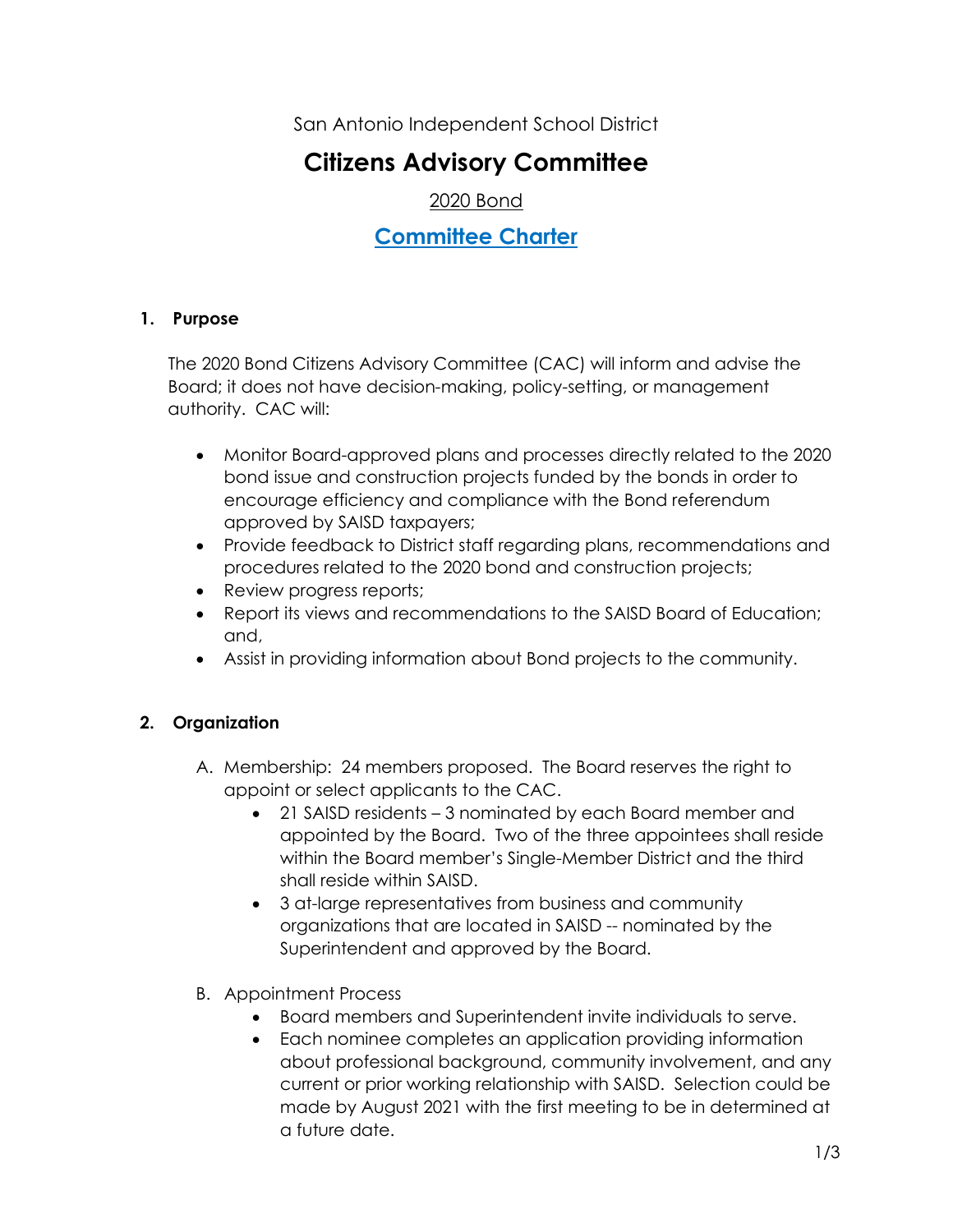- Information about all nominees provided to Board members
- Initial training session with CAC conducted by staff
- C. Officers of the Committee: To be chosen by the members at the initial meeting
	- Chairperson, who will convene the CAC and conduct meetings;
	- Vice Chairperson, who will conduct business in the absence of the **Chairperson**
	- Secretary, who will ensure that accurate records and reports of committee meetings are kept and provided to the Board in a timely fashion when needed.
- D. Terms and Vacancies
	- All members are eligible to serve for the duration of the Bond for which they are appointed.
	- Vacancies will be filled by having the respective Trustee or the Superintendent nominate an individual to complete the term.

#### **3. Operation**

- A. Meetings: All meetings will be open to the public
	- Regular meetings of the CAC will be scheduled once every three months or more frequently as determined by the Board and Superintendent.
	- Attendance and quorum requirements may be adopted by the CAC. If the CAC chooses to adopt such rules, these must be developed by the CAC at its first meeting after the adoption of this Charter and presented to the Board for consideration and approval at the Board's next regular meeting.
- B. Agenda: The agenda for meetings will include:
	- Staff presentations to the CAC and discussion on major activities such as the marketing of bonds, selection of architects, prioritizing of projects, progress on bids, construction timelines, etc.
	- Status reports on the bond program's progress
	- Review of concerns and recommendations to be reported to the Board